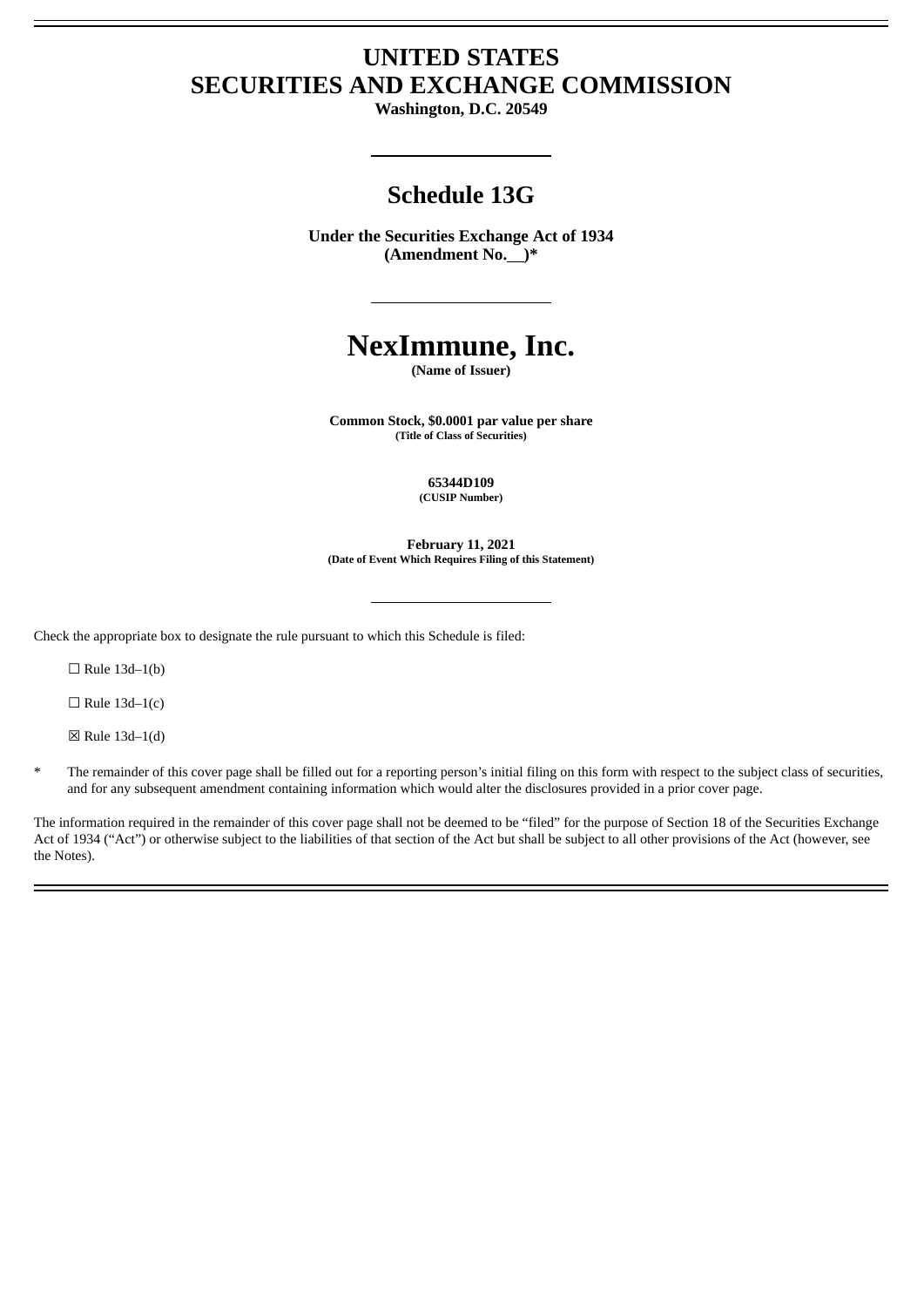### CUSIP No. 65344D109

| (1)                 | Names of reporting persons                                                          |                 |                                                              |  |  |  |  |
|---------------------|-------------------------------------------------------------------------------------|-----------------|--------------------------------------------------------------|--|--|--|--|
|                     |                                                                                     |                 |                                                              |  |  |  |  |
|                     | Piedmont Capital Partners, LLC                                                      |                 |                                                              |  |  |  |  |
|                     | Check the appropriate box if a member of a group (see instructions)<br>(2)          |                 |                                                              |  |  |  |  |
|                     | (a) $\Box$                                                                          | $(b) \boxtimes$ |                                                              |  |  |  |  |
|                     |                                                                                     |                 |                                                              |  |  |  |  |
| (3)                 | SEC use only                                                                        |                 |                                                              |  |  |  |  |
|                     |                                                                                     |                 |                                                              |  |  |  |  |
| (4)                 | Citizenship or place of organization:                                               |                 |                                                              |  |  |  |  |
|                     |                                                                                     |                 |                                                              |  |  |  |  |
|                     | North Carolina                                                                      |                 |                                                              |  |  |  |  |
|                     |                                                                                     | (5)             | Sole voting power                                            |  |  |  |  |
|                     |                                                                                     |                 |                                                              |  |  |  |  |
| Number of<br>shares |                                                                                     |                 | 1,381,938                                                    |  |  |  |  |
| beneficially        |                                                                                     | (6)             | Shared voting power                                          |  |  |  |  |
|                     | owned by                                                                            |                 |                                                              |  |  |  |  |
| each                |                                                                                     | (7)             | Sole dispositive power                                       |  |  |  |  |
| reporting           |                                                                                     |                 |                                                              |  |  |  |  |
| person              |                                                                                     |                 | 1,381,938                                                    |  |  |  |  |
| with:               |                                                                                     | (8)             | Shared dispositive power                                     |  |  |  |  |
|                     |                                                                                     |                 |                                                              |  |  |  |  |
| (9)                 |                                                                                     |                 | Aggregate amount beneficially owned by each reporting person |  |  |  |  |
|                     |                                                                                     |                 |                                                              |  |  |  |  |
|                     | 1,381,938                                                                           |                 |                                                              |  |  |  |  |
| (10)                | Check if the aggregate amount in Row (9) excludes certain shares (see instructions) |                 |                                                              |  |  |  |  |
|                     |                                                                                     |                 |                                                              |  |  |  |  |
| (11)                |                                                                                     |                 |                                                              |  |  |  |  |
|                     | Percent of class represented by amount in Row (9)                                   |                 |                                                              |  |  |  |  |
|                     | 6.08%                                                                               |                 |                                                              |  |  |  |  |
|                     |                                                                                     |                 |                                                              |  |  |  |  |
| (12)                | Type of reporting person (see instructions)                                         |                 |                                                              |  |  |  |  |
|                     | O <sub>O</sub>                                                                      |                 |                                                              |  |  |  |  |
|                     |                                                                                     |                 |                                                              |  |  |  |  |
|                     |                                                                                     |                 |                                                              |  |  |  |  |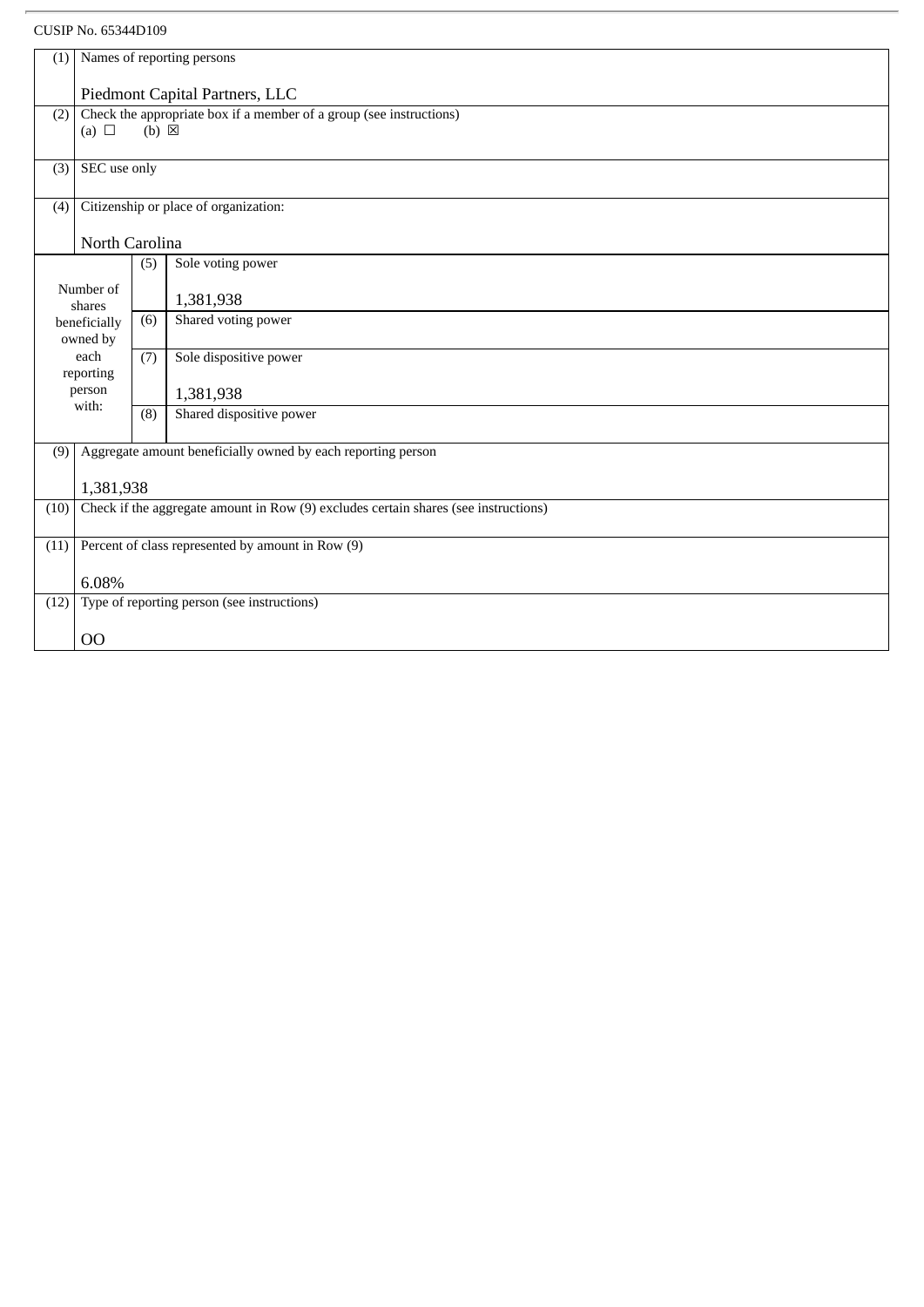Item 1(a) Name of issuer:

NexImmune, Inc.

Item 1(b) Address of issuer's principal executive offices:

9119 Gaither Road, Gaithersburg, Maryland 20877

2(a) Name of person filing:

Piedmont Capital Partners, LLC

2(b) Address or principal business office or, if none, residence:

300 N Greene Street, Suite 1750, Greensboro, North Carolina 27401

2(c) Citizenship:

North Carolina

2(d) Title of class of securities:

Common Stock, \$0.0001 par value per share

2(e) CUSIP No.:

65344D109

*Item 3.* If this statement is filed pursuant to §§240.13d–1(b) or 240.13d–2(b) or (c), check whether the person filing is a:

(a)  $\Box$  Broker or dealer registered under section 15 of the Act (15 U.S.C. 78o);

(b)  $\Box$  Bank as defined in section 3(a)(6) of the Act (15 U.S.C. 78c);

(c)  $\Box$  Insurance company as defined in section 3(a)(19) of the Act (15 U.S.C. 78c);

(d)  $\Box$  Investment company registered under section 8 of the Investment Company Act of 1940 (15 U.S.C 80a–8);

(e)  $\Box$  An investment adviser in accordance with §240.13d–1(b)(1)(ii)(E);

(f)  $\Box$  An employee benefit plan or endowment fund in accordance with §240.13d–1(b)(1)(ii)(F);

(g)  $\Box$  A parent holding company or control person in accordance with §240.13d–1(b)(1)(ii)(G);

(h)  $\Box$  A savings associations as defined in Section 3(b) of the Federal Deposit Insurance Act (12 U.S.C. 1813);

(i)  $\Box$  A church plan that is excluded from the definition of an investment company under section 3(c)(14) of the Investment Company Act of 1940 (15 U.S.C. 80a–3);

(i)  $\Box$  A non-U.S. institution in accordance with §240.13d–1(b)(1)(ii)(J);

(k)  $\Box$  Group, in accordance with §240.13d–1(b)(1)(ii)(K). If filing as a non-U.S. institution in accordance with §240.13d–1(b)(1)(ii)(J), please specify the type of institution:

*Item 4.* Ownership

Provide the following information regarding the aggregate number and percentage of the class of securities of the issuer identified in Item 1.

(a) Amount beneficially owned: 1,381,938.